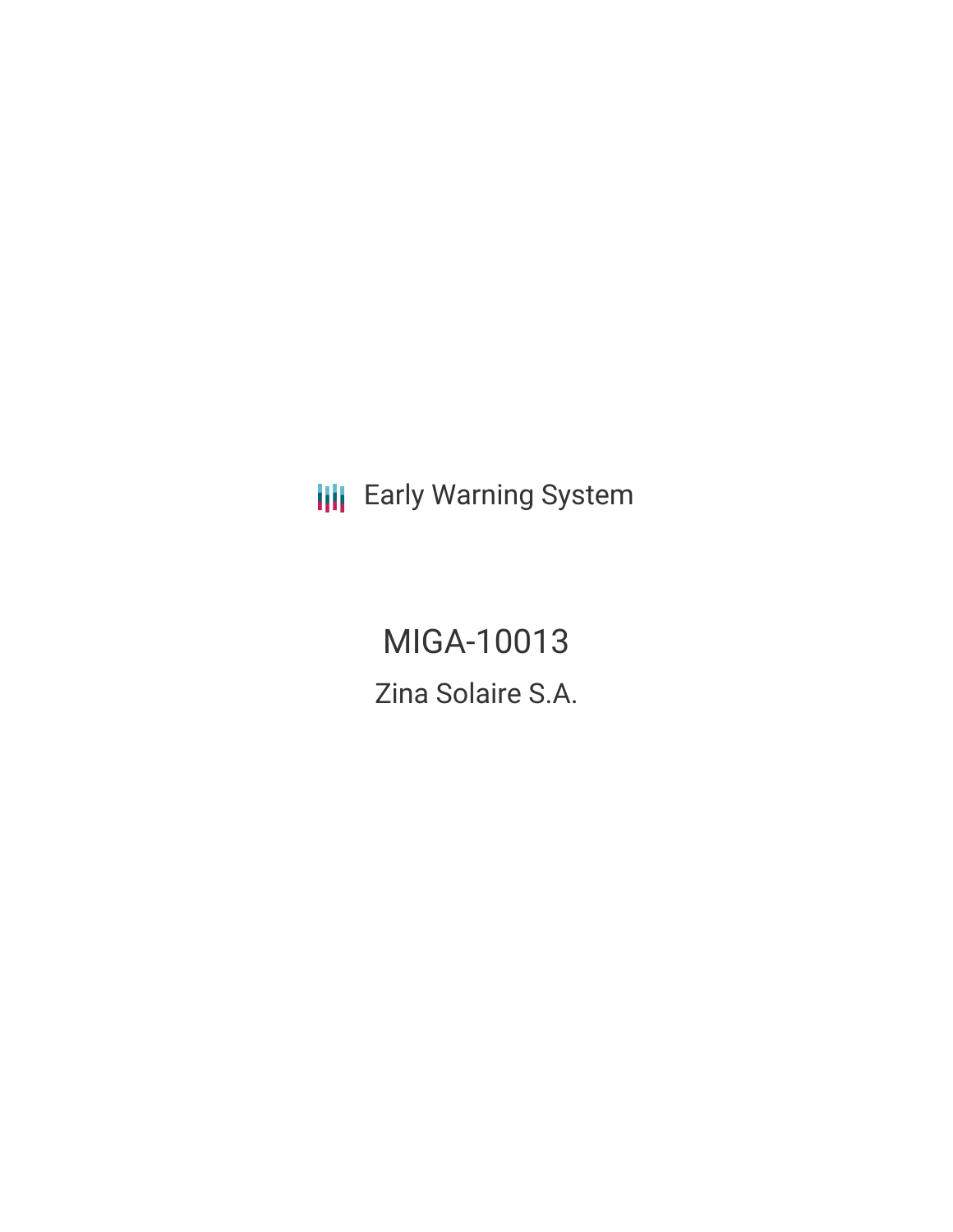

# **Quick Facts**

| <b>Countries</b>               | Burkina Faso                                    |
|--------------------------------|-------------------------------------------------|
| <b>Financial Institutions</b>  | Multilateral Investment Guarantee Agency (MIGA) |
| <b>Status</b>                  | Proposed                                        |
| <b>Bank Risk Rating</b>        | B                                               |
| <b>Voting Date</b>             | 2016-12-15                                      |
| <b>Borrower</b>                | Windiga Energy Inc.                             |
| <b>Sectors</b>                 | Energy                                          |
| <b>Investment Amount (USD)</b> | \$9.80 million                                  |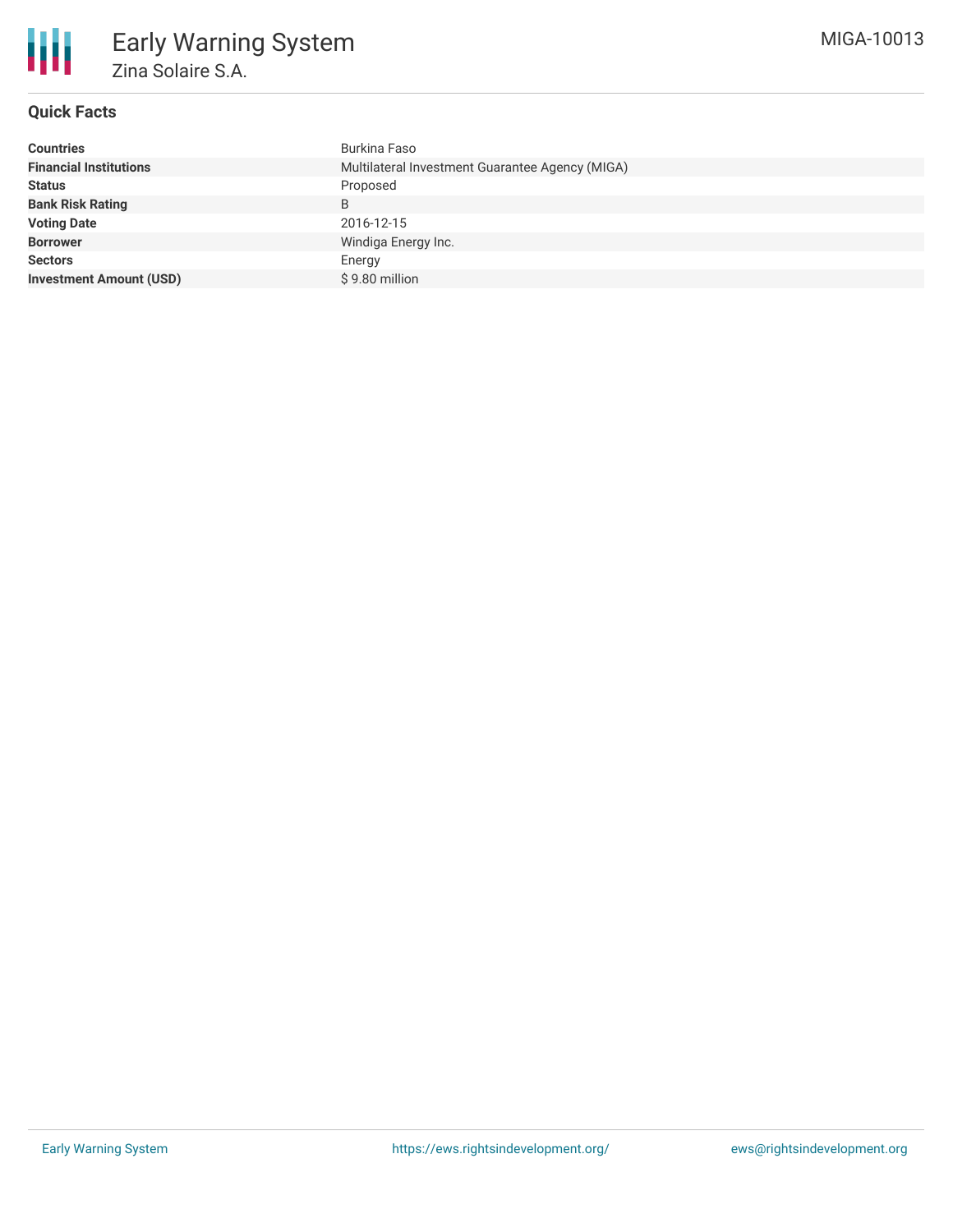

## **Project Description**

This summary covers a shareholder loan by Windiga Energy Inc. of Canada into Zina Solaire S.A. of Burkina Faso. The investor has applied for a MIGA guarantee of €8.7 million (\$9.8 million) to cover principal and interest for a period of up to 8 years against the risks of transfer restriction, expropriation, war and civil disturbance, and breach of contract.

The project consists of the development, financing, construction, operation and maintenance of a greenfield 26.8 MW solar photovoltaic plant in the Mouhoun region, in the South-West of Burkina Faso, 180 km west of Ouagadougou. The electricity generated from the project will be sold to Sonabel, the state-owned power utility, under a 25-year Power Purchase Agreement. The project will be connected to the national grid via a 7.8 kilometer transmission line. The 70 ha concession for the plant and 11 ha for the transmission line were granted by the Government of Burkina Faso under a 99-year lease agreement.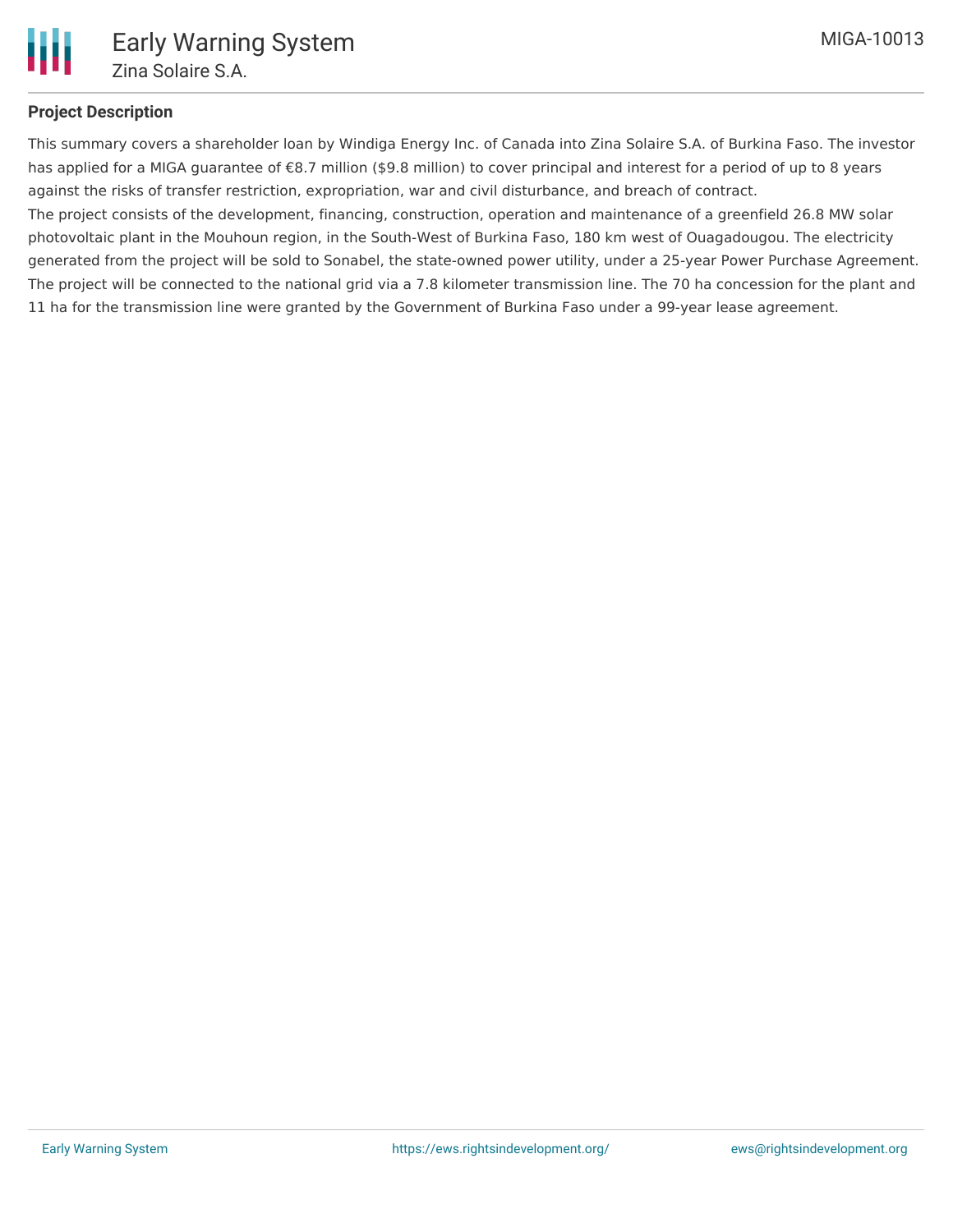

## **Investment Description**

Multilateral Investment Guarantee Agency (MIGA)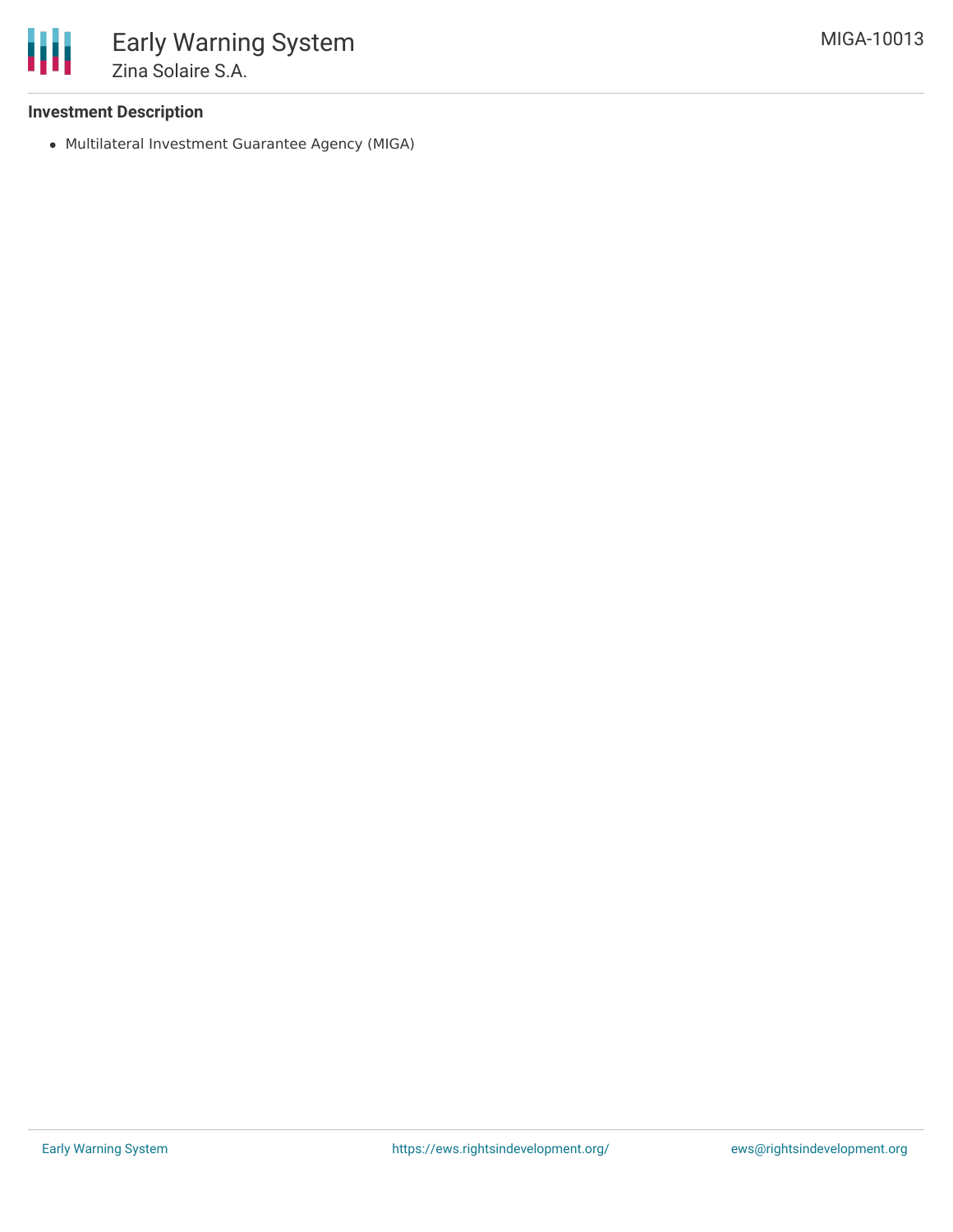# **Contact Information**

## ACCOUNTABILITY MECHANISM OF MIGA

The Compliance Advisor Ombudsman (CAO) is the independent complaint mechanism and fact-finding body for people who believe they are likely to be, or have been, adversely affected by an IFC or MIGA- financed project. If you submit a complaint to the CAO, they may assist you in resolving a dispute with the company and/or investigate to assess whether the IFC is following its own policies and procedures for preventing harm to people or the environment. If you want to submit a complaint electronically, you can email the CAO at CAO@worldbankgroup.org. You can learn more about the CAO and how to file a complaint at http://www.cao-ombudsman.org/